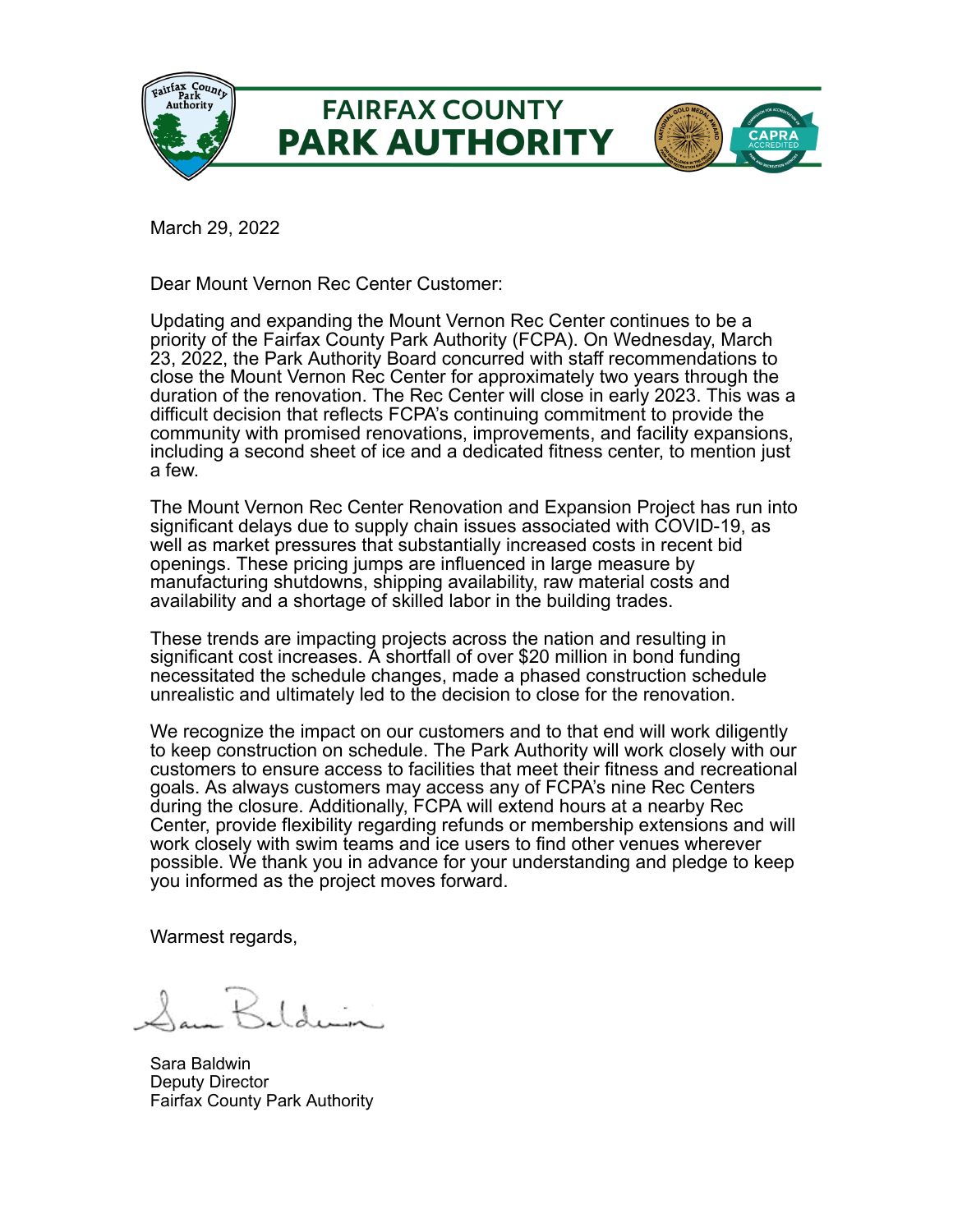# FREQUENTLY ASKED QUESTIONS

## **Why is Mount Vernon Rec Center (MVRC) being renovated?**

MVRC is one of our oldest Rec Centers and is unique in that it is the only Park Authority facility with an ice rink. MVRC was built in 1978 and is suffering from an aging infrastructure, including a failed chiller, failed rink dehumidification system and critical end-of-life cycle repairs for the roof, electrical system and bleachers. These represent \$4.9 million in unfunded critical maintenance needs.

The Park Authority hired Hughes Group Architects (HGA) to perform an existing building assessment. Hughes Group Architects issued the Facility Condition Assessment and Life Cycle Cost Analysis report. This report identified building system deficiencies as well as building program and layout deficiencies. In July 2016, HGA issued a Feasibility Study Report for the renovation and expansion project. This report documented the needs assessment and feasibility study to determine the future of the Rec Center. The recommendations included improvements that could improve the financial performance of the FCPA Rec Center system. The 2016 and 2020 Park Bonds approved by the voters included funding for construction of the Rec Center Renovation and Expansion as recommended in the Feasibility Study.

Past renovations and expansions at other Rec Centers have been successful in bringing in new customers and providing expanded recreational opportunities.

# **What is included in the renovation project?**

The scope includes an approximately 75,000-square foot addition to include a two-story fitness center, multi-purpose areas, upgrades to the existing pool and building and a second sheet of ice, for a total project size of approximately 139,000 square feet.

## **Why has the project been delayed?**

Unfortunately, the Mount Vernon Rec Center Renovation and Expansion Project has run into significant delays due to supply chain issues due to COVID-19, as well as market pressures that substantially increased costs from recent bid openings. These pricing jumps are influenced in large measure by manufacturing shutdowns, shipping availability, raw material costs and availability and a shortage of skilled labor in the building trades.

## **What are the sources of funding?**

All project funding will be provided by voter-approved park bonds.

## **What other options were considered?**

In response to market conditions Park Authority staff developed five alternative options for this project. Park Authority staff considered a variety of options including a two-year closure, eliminating the second ice rink, a phased closure with the rink open, a multi-phase closure and abandoning the project entirely. Pros and cons of each option were considered, including community impact, financial impact and site safety.

## **What option did the Park Authority staff recommend?**

Park Authority staff recommendations favor a two-year closure based on estimated savings on the bond project, limited revenue loss, infrastructure and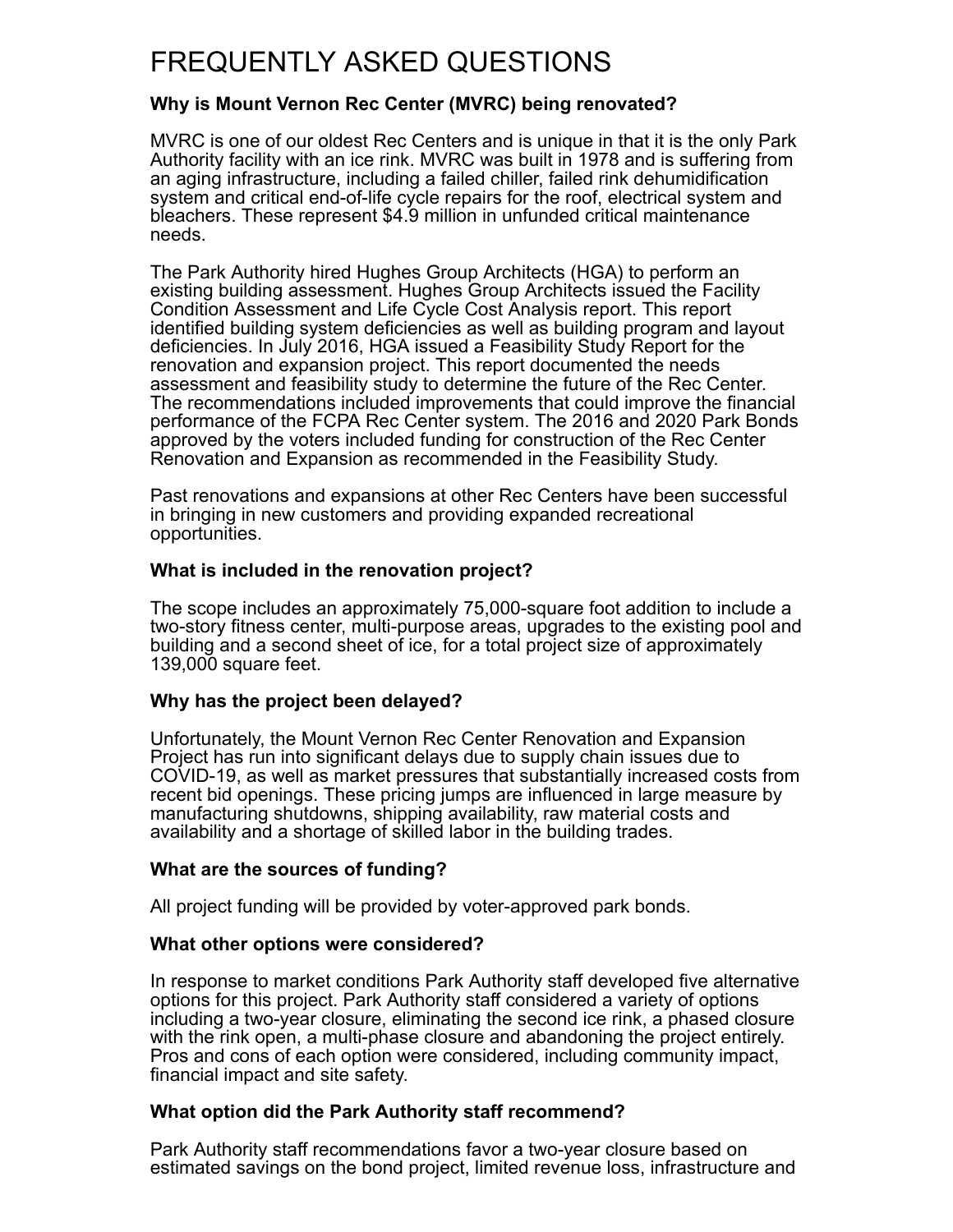systems operation failures, customer needs and a desire to minimize length of closure. The Park Authority Board approved this option on March 23, 2022.

#### **What will happen to the Mount Vernon staff members when the facility closes for two years?**

The Park Authority values the experience and expertise of the current Mount Vernon Rec Center staff. All merit staff will be reassigned, and an effort will be made to place seasonal employees at other Park Authority facilities.

## **When will the Rec Center close and reopen?**

The closure of MVRC will begin in early 2023. A 24-month construction timeline will be developed. We anticipate reopening MVRC in 2025. A more detailed schedule will be shared in the coming weeks.

#### **During the closure, can members utilize other Rec Centers in the system?**

The Park Authority will work closely with our passholders to ensure that they have access to facilities that meet their fitness and recreational goals. MVRC is one of the Park Authority's nine Rec Centers across Fairfax County. Passholders may use any of the other Park Authority Rec Centers during any closure; the closest two Rec Centers are George Washington Rec Center and Lee District Rec Center, both in Alexandria and both less than five miles away. George Washington Rec Center's hours of operations will be extended to accommodate the closure.

## **What will happen with organizations that rent the ice rink?**

We will work with our ice users to help locate other facility resources for their programs. Ice users have approximately eight months to find an alternative solution.

## **What will happen with the swim teams?**

We are optimistic that swim team programs and swim classes may be accommodated at other Rec Centers.

## **What will happen with camps, programs and classes?**

For now, programs, classes and camps will be held until the official closure. We are optimistic that classes, camps and programs will be able to move to other Park Authority Rec Centers and sites and/or alternative locations.

#### **Where do you go for information on passes, classes, rentals, refunds, etc.?**

Despite our best efforts, we understand that some customers may not wish to continue their memberships at this time. We will provide prorated refunds or place passes on hold as desired. Call MVRC for more information. You may also send your requests to [Parkmail@fairfaxcounty.gov](mailto:Parkmail@fairfaxcounty.gov?subject=Mount%20Vernon%20Rec%20Center) (with Mount Vernon in the subject line) for expedited service.

## **Additional Information:**

- [MVRC Expansion & Renovation Web Page](http://links.parks.fairfaxcounty.gov/els/v2/NvPyTkVmymt3/L25XS2tGVjVoa2xHVUYwRFkzRzBoUWpBczRKR24yUmtYeVdxWlVOYkVoNnZyYk9SRjRaZDZXNTVUcmtHWkZjS1hkWU9IYm94azBGLzA2VmJCWE01ZzNIMmVHOTZ0akM2U2dmaHVaWDhSZWM9S0/)
- [Park Authority Board Meetings Page](http://links.parks.fairfaxcounty.gov/els/v2/yA-ZTX6yDytZ/L25XS2tGVjVoa2xHVUYwRFkzRzBoUWpBczRKR24yUmtYeVdxWlVOYkVoNnZyYk9SRjRaZDZXNTVUcmtHWkZjS1hkWU9IYm94azBGLzA2VmJCWE01ZzNIMmVHOTZ0akM2U2dmaHVaWDhSZWM9S0/)

Thank you for your patience and understanding as we navigate these unprecedented market conditions.